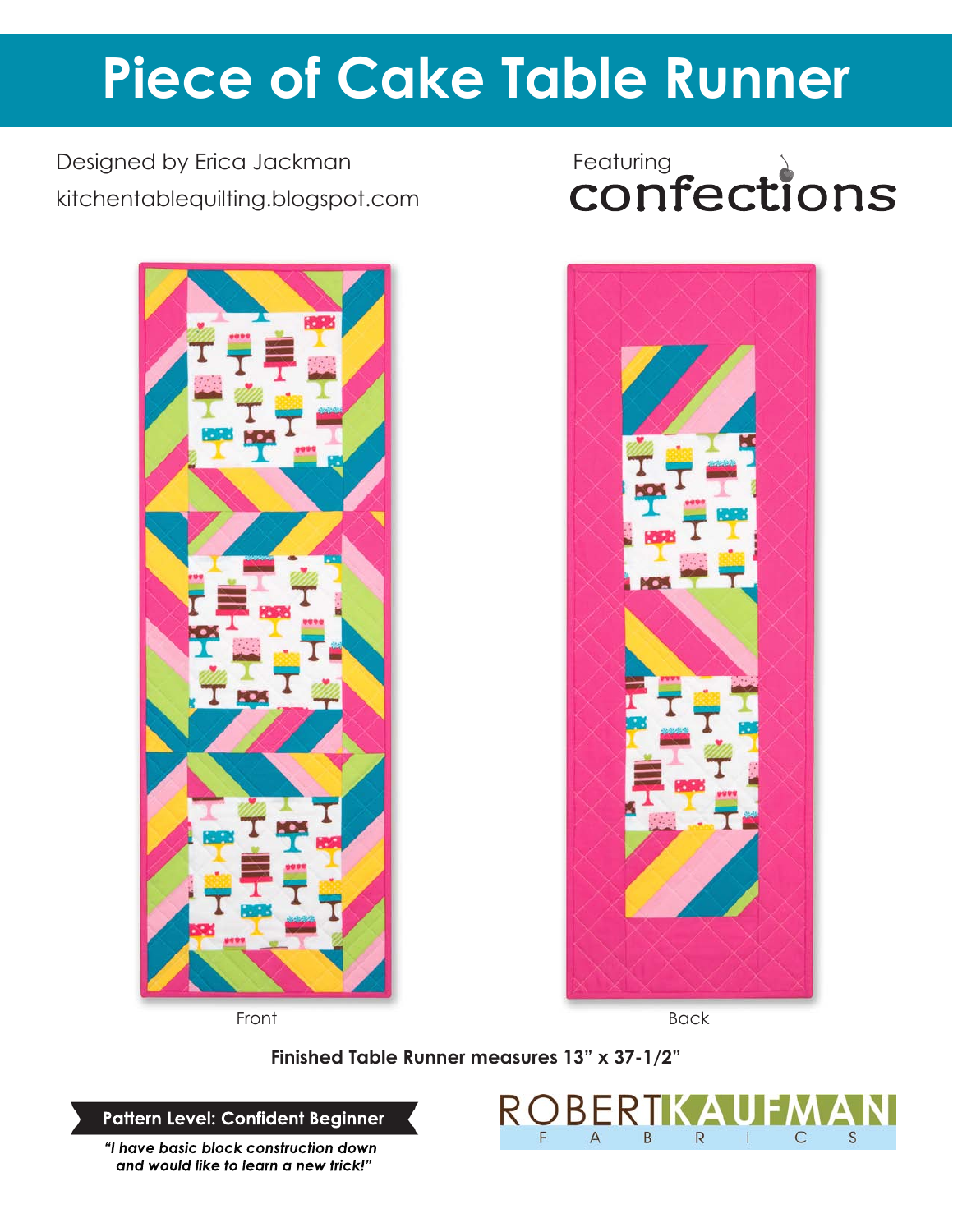## Fabric and Supplies Needed

| Color                                                                                              | <b>Fabric</b> | Name/SKU                     | Yardage    | Color                                                                      | <b>Fabric</b> | Name/SKU                      | Yardage  |
|----------------------------------------------------------------------------------------------------|---------------|------------------------------|------------|----------------------------------------------------------------------------|---------------|-------------------------------|----------|
|                                                                                                    | A             | AAK-14696-287 SWEET 1/4 yard |            |                                                                            | $\mathsf{D}$  | Kona Sprout<br>K001-254       | 1/4 yard |
|                                                                                                    | B             | Kona Carnation<br>K001-141   | $1/4$ yard |                                                                            | $\mathsf E$   | Kona Bright Pink<br>K001-1049 | 1 yard   |
|                                                                                                    | C             | Kona Cyan<br>K001-151        | 1/4 Yard   |                                                                            | $\mathsf{F}$  | Kona Corn Yellow<br>K001-1089 | 1/4 yard |
| You will also need: 1/2 yard of Muslin, 1/4<br>yard of Binding fabric, and 1/2 yard of<br>Batting. |               |                              |            | For individual use only - Not for resale<br>Copyright 2014, Robert Kaufman |               |                               |          |

### Notes Before You Begin

- All of the seam allowances are 1/4" unless otherwise noted.
- Press all seam allowances open after each seam is sewn, unless otherwise noted.
- Remember to measure twice and cut once!
- Please read through all of the instructions before beginning.

# Cutting Instructions

#### **Fabric A**

- Cut three squares 8-1/2" x 8-1/2" (For Front)
- Cut two rectangles 7-1/2" x 8-1/4" (For Back)

#### **Fabrics B, C, D & F (from each fabric)**

- Cut four strips 1" to 2-1/2" x WOF (Strips B, C, D, F- For String Block)

#### **Fabric E**

- Cut four strips 1" to 2-1/2" x WOF (Strips E- For String Block)
- Cut two rectangles 7-1/2" x 8-1/2" (For Back)
- Cut two strips 6" x WOF (For Back)

#### **Muslin**

- Cut three squares 13" x 13" (For String Block)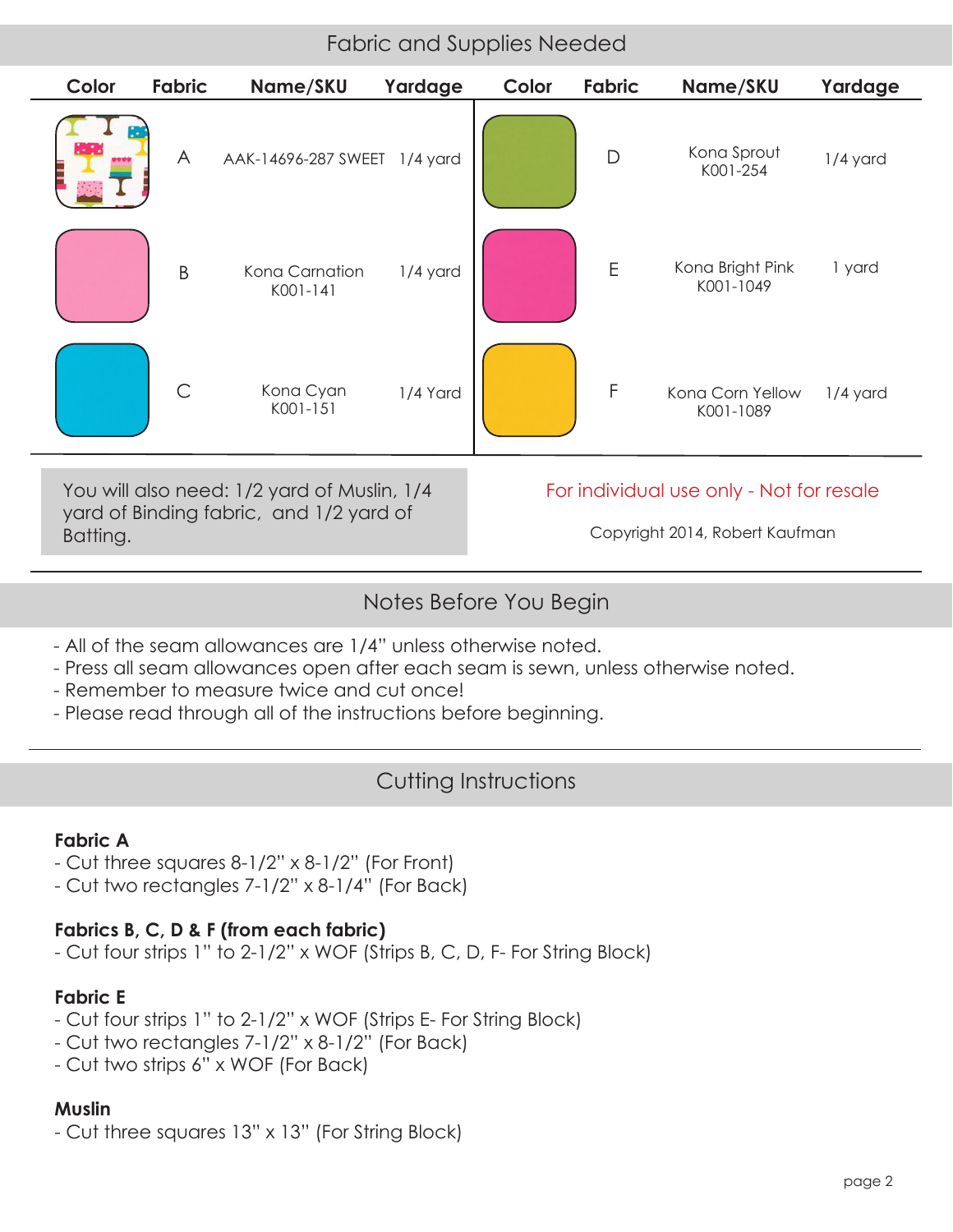# Assembly Instructions

#### **Step 1: Make the String Blocks (SB)**

- Begin each string block by placing one **Strip B, C, D, E, or F** right side down and diagonal on a muslin square.



- Place second strip on top of the first, right sides together, and sew a 1/4" seam allowance. Flip strip and press flat.



- Continue to build the block by sewing on strips until the muslin square is completely covered.



- Flip your block over so the muslin is facing up, and trim down to the size of the muslin (13"x13").



#### **Step 2: Cut String Block Units**

- Turn the string block right side up and cut according to the following diagram.



**SB1** (Cut two): 2-3/4" x 13" (For Front) **SB2** (Cut two): 2-3/4" x 8-1/2" (For Front) **SB3** (Cut one): 4-1/2" x 7-1/2" (For Back)

- Repeat for the remaining two string blocks.

*You may place all of your string blocks in the same orientation for cutting, so that the diagonal is all in the same direction, or you may turn them, like the table runner in the photograph.*

- Make three blocks.